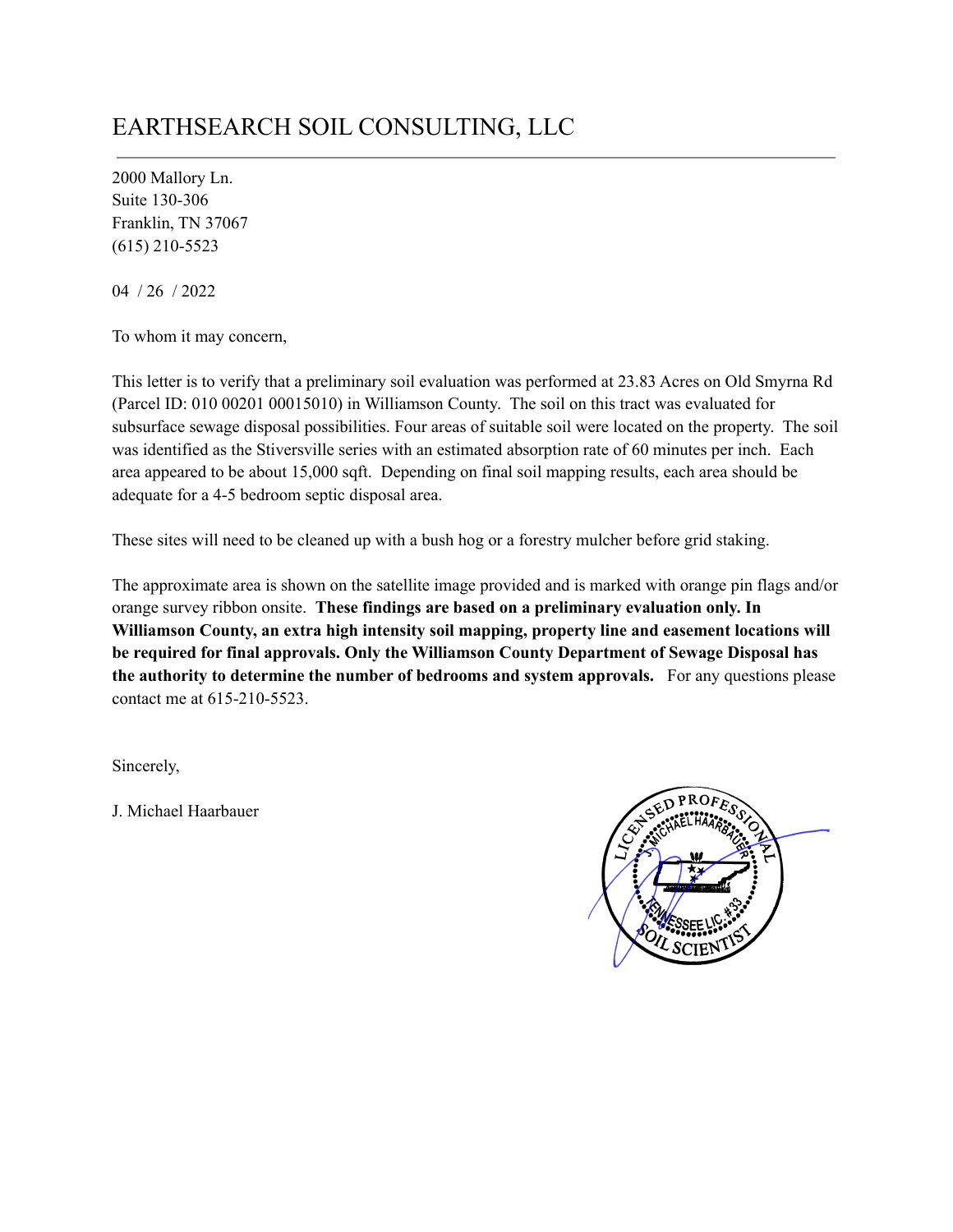

**SURVEYOR NOTE**: Grid stakes should extend at least 50 feet beyond the area(s) marked in the image(s) above. If, at the time of grid staking, the area(s) needs to be mowed, bush hogged, forestry mulched, or otherwise maintained please inform the customer immediately.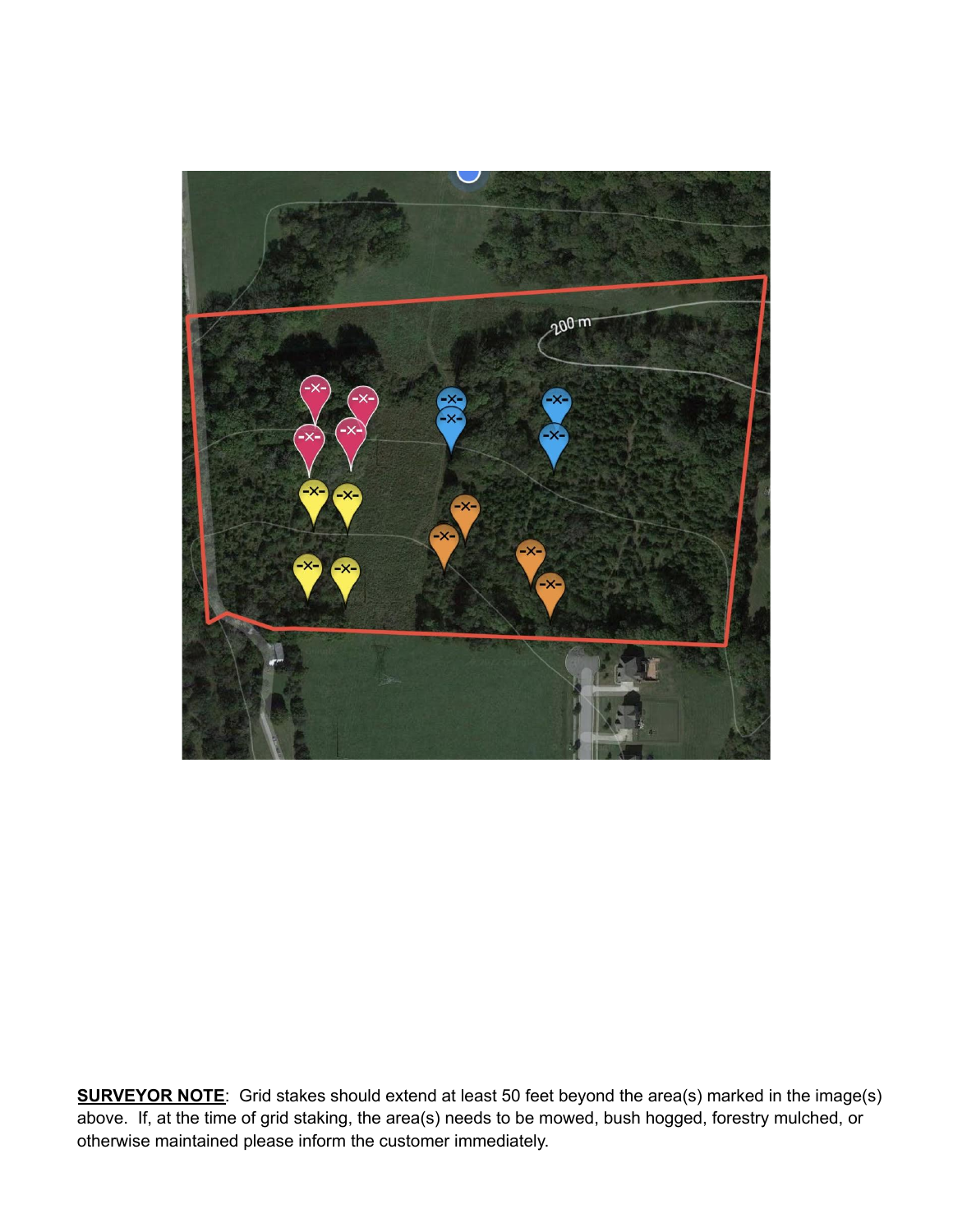## **Site Preparation and Maintenance**

Soil mapping can only be completed when the site has been adequately prepared and the physical features of the land can be seen. This means that if the site is in pasture or open land, it must be at least bush hogged (mowing is preferable). If the site is wooded, it must be clear of underbrush (anything less than 2" in diameter) enough to see clearly 50-75 feet in any direction. We will only be able to evaluate the areas that we can see clearly. Since the surveyor is going to be applying grid stakes at least 50 feet beyond the area marked during the preliminary soil evaluation, you will need to mow/clear/clean at least 50 feet beyond the area marked during the preliminary soil evaluation **before the surveyor arrives.**

The type of equipment that you use is important. Mowers, bush hogs, forestry mulchers (on rubber tracks only), string trimmers, and anything else that does not disturb the topsoil are acceptable and have a low risk of creating disturbance on a site. Pulling stumps, bulldozers, anything on metal tracks, or any other process that disturbs more than two inches of the topsoil could easily cause enough damage to make a site unusable. Again, this work needs to be completed before the surveyor arrives.

This area must stay mowed/cleared/clean until you have an approved soil map by the Williamson County Department of Sewage Disposal. If a property is not clear enough to be evaluated, rescheduling may be required (which could result in a delay of weeks or months) and a fee will be charged.

More information with pictures can be found at:

[www.earthsearchllc.com/site-prep](http://www.earthsearchllc.com/site-prep)

**SURVEYOR NOTE**: Grid stakes should extend at least 50 feet beyond the area(s) marked in the image(s) above. If, at the time of grid staking, the area(s) needs to be mowed, bush hogged, forestry mulched, or otherwise maintained please inform the customer immediately.